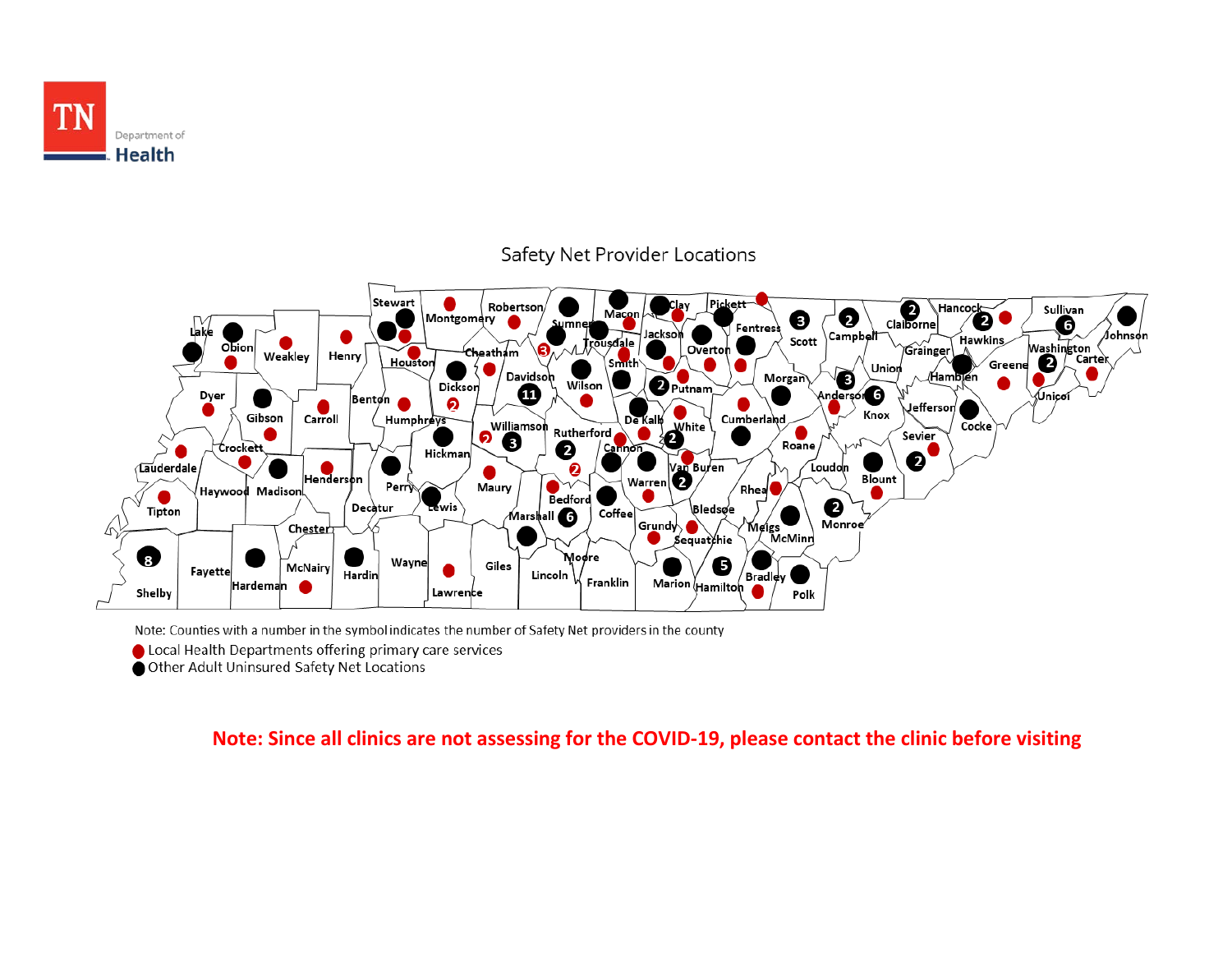## Uninsured Adult Healthcare Provider Contact List

| <b>County Location</b> | <b>Uninsured Safety Net Provider</b>        | <b>Provider Street Address</b>                     | <b>Phone number</b> |
|------------------------|---------------------------------------------|----------------------------------------------------|---------------------|
| Anderson               | Free Medical Clinic of Oak Ridge            | 116 East Division Road Oak Ridge, TN 37830         | 865-483-3904        |
| Anderson               | <b>Anderson County Dental Clinic</b>        | 710 N Main St Clinton, TN 37716                    | 865-425-8803        |
| Anderson               | <b>Emory Valley Dental Clinic</b>           | 728 Emory Valley Rd. Oak Ridge, TN 37830           | 865-294-5977        |
|                        | Community Clinic of Shelbyville and Bedford |                                                    |                     |
| Bedford                | County                                      | 200 Dover Street, Suite 202 Shelbyville, TN 37160  | 931-684-6772        |
| <b>Bedford</b>         | Tennova Family Care Main Street             | 1612 N Main St Suite B Shelbyville, TN 37160       | 931-680-8910        |
| Bedford                | Tennova Family Care Unionville              | 3335 Hwy 41A North Unionville, TN 37180            | 931-680-8910        |
| <b>Bedford</b>         | Tennova Family Care Urgent Care             | 1612 N Main St Suite A Shelbyville, TN 37160       | 931-680-8910        |
| Bedford                | Tennova Family Care Wartrace                | 507 Blackman Blvd West Wartrace, TN 37183          | 931-680-8910        |
| Blount                 | <b>Trinity Health Ministries</b>            | 1127 E Lamar Alexander Parkway Maryville, TN 37804 | 865-405-2737        |
| <b>Bradley</b>         | Karis Community Health                      | 254 Broad St SW Cleveland, TN 37311                | 423-457-8024        |
| Campbell               | Community Health of East Tennessee          | 130 Independence Lane Lafollette, TN 37766         | 423-563-1032        |
| Campbell               | Dayspring Health                            | 107 S Main St Jellico, TN 37762                    | 423-784-8492        |
| Cannon                 | TDH- Upper Cumberland Regional Health       | 1100 England Drive Cookeville, TN 38501            | 931-646-7536        |
| Claiborne              | <b>Servolution Health Services</b>          | 181 Powell Valley School Lane Speedwell, TN 37870  | 423-419-5070        |
| Cocke                  | <b>Rural Medical Services</b>               | 207 Murray Drive Newport, TN 37821                 | 423-613-3300        |
| Coffee                 | <b>Partners for Healing</b>                 | 109 W Blackwell St Tullahoma, TN 37388             | 931-455-5014        |
| Davidson               | Nashville General Hospital                  | 1818 Albion Street Nashville, TN 37208             | 615-341-4479        |
| Davidson               | Siloam Health                               | 820 Gale Lane Nashville, TN 37204                  | 615-921-6120        |
| Davidson               | The Holy Family Health Center               | 4928 Edmondson Pike Suite 205 Nashville, TN 37211  | 615-222-1400        |
| Davidson               | <b>Saint Thomas West</b>                    | 5201 Charlotte Pike Nashville, TN 37209            | 615-222-1900        |
| Davidson               | Interfaith Dental clinic                    | 600 Hill Avenue, Suite 101 Nashville, TN 37210     | 615-329-4790        |
| Davidson               | Matthew Walker Comprehensive Health Center  | 1035 14th Avenue North, 37208                      | 615-340-1265        |
| Davidson               | United Neighborhood Health Services         | 2711 Foster Ave Nashville, TN 37210                | 615-227-3000        |
| Davidson               | University Community Health Services        | 601 Benton Avenue Nashville, TN 37204              | 615-932-7628        |
| Davidson               | The Clinic at Mercury Courts                | 411 Murfreesboro Pike Nashville, TN                | 615-259-5124        |
| Dickson                | Dickson Community Clinic                    | 114 Hwy 70 East Suite 5 Dickson, Tn 37055          | 615-446-1352        |
| Gibson                 | TDH Gibson County Community Health Center   | 1250 Manufacturer's Row Trenton, TN 38382          | 731-855-7601        |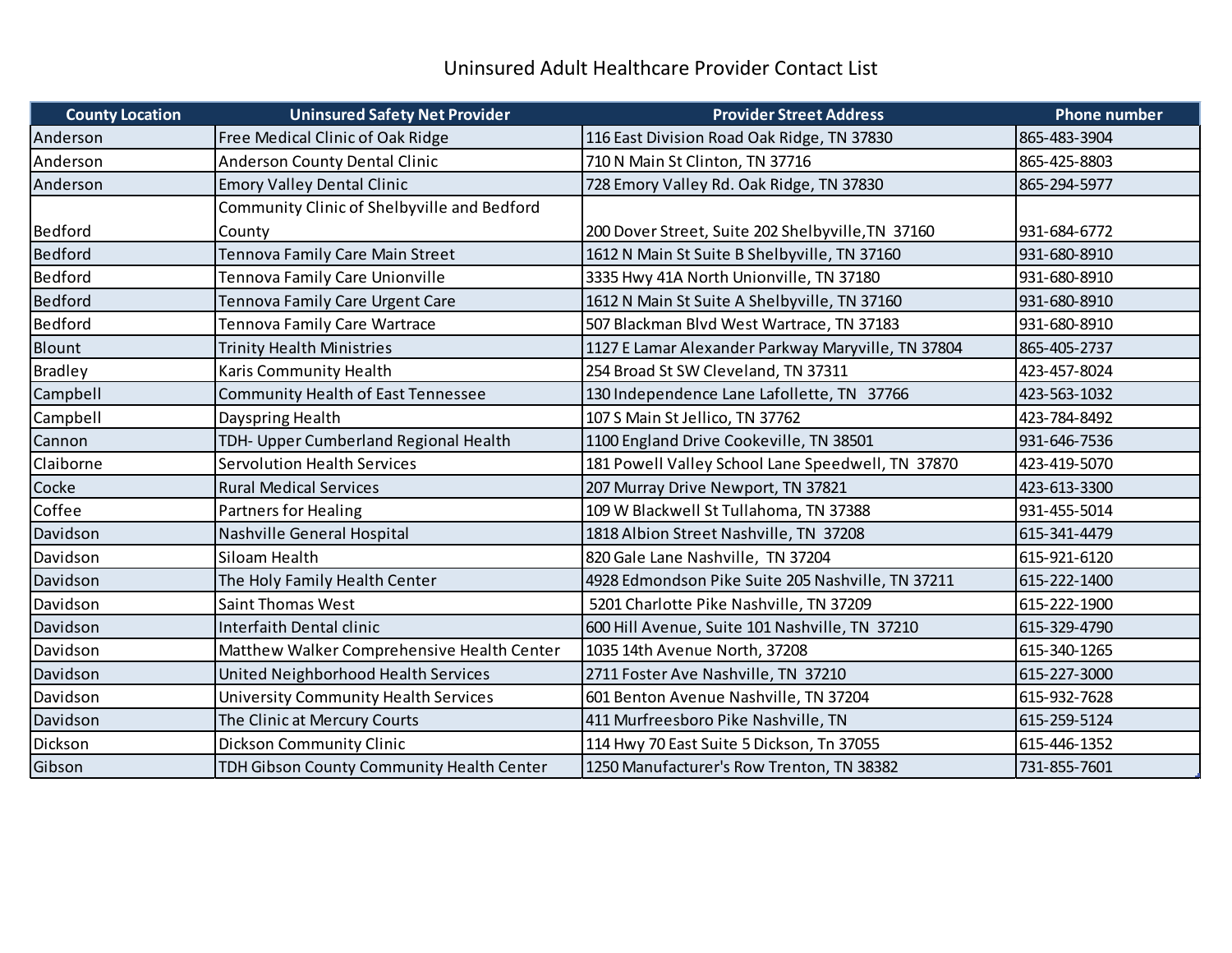## Uninsured Adult Healthcare Provider Contact List

| <b>County Location</b> | <b>Uninsured Safety Net Provider</b>    | <b>Provider Street Address</b>                    | <b>Phone number</b>    |
|------------------------|-----------------------------------------|---------------------------------------------------|------------------------|
| Greene                 | <b>Rural Health Services Consortium</b> | 4966 Hwy 11W Rogersville, Tennessee 37857         | 423-272-9163 ext: 8917 |
| Hamblen                | <b>Helping Hands Clinic</b>             | 1111 Watercrest St Morristown, TN 37814           | 423-224-5691           |
| Hamblen                | <b>Cherokee Health Systems</b>          | 2018 Western Avenue Knoxville, TN 37921           | 865-934-6708           |
| Hamilton               | County of Hamilton- Birchwood           | 5623 Hlghway 60 Birchwood, TN 37308               | 423-209-8232           |
| Hamilton               | CHI Memorial Community Health           | 5600 Brainerd Rd, Ste 500 Chattanooga, TN 37404   | 423-495-4807           |
| Hamilton               | Chattanooga Hamilton County - Erlanger  | 1200 Dodson Avenue Chattanooga, TN 37406          | 423-778-2805           |
| Hamilton               | Homeless Health Care Center             | 921 E Third Street Chattanooga, Tn. 37403         | 423-209-8232           |
| Hancock                | <b>East Tennessee State University</b>  | 100 CR Drive 429 Ross Hall Johnson City, TN 37614 | 423-439-4369           |
| Hardeman               | Hardeman County Community Health Center | 629 Nuckolls Road Bolivar, TN 38008               | 731-659-3125           |
| <b>Hawkins</b>         | Church Hill Medical Mission             | 401 Richmond Street Church Hill, TN 37642         | 423-256-2408           |
| Hickman                | Hickman Medical Clinic                  | 150 E Swan Street Centerville, TN 37033           | 931-729-3091           |
| Johnson                | East Tennessee State Univeristy         | 1901 South Shady Street Mountain City, TN 37683   | 423-439-4369           |
| Knox                   | InterFaith Health Clinic                | 315 Gill Ave Knoxville, TN 37917                  | 865-546-7330           |
| Knox                   | Knox County Health Department           | 140 Dameron Ave Knoxville, TN 37917               | 865-215-5163           |
| Knox                   | <b>Volunteer Ministry Center</b>        | 511 North Broadway Knoxville, TN 37917            | 865-524-3926 ext 230   |
| Knoxville              | Free Medical Clinic of America          | 6209 Chapman Highway Knoxville, TN 37920          | 865-279-6796           |
| Lake                   | Citizens of Lake County for Health Care | 710 Carl Perkins Pkwy Tiptonville, TN 38079       | 731-253-6690           |
| Lewis                  | Lewis Health Center                     | 617 W Main Street Hohenwald, TN 38462             | 931-381-1111           |
| Macon                  | Hope Family Health                      | 1124 Hwy 52 Westmoreland TN 37186                 | 615-644-2000           |
| Madison                | <b>Faith Health Center</b>              | 655 Lexington Ave Jackson, TN 38301               | 731-540-0330           |
| Marion                 | St Luke the Physician                   | 107 E 10th Street South Pittsburg TN 37380        | 423-582-9876           |
| Marion                 | <b>Smiles</b>                           | 107 E 10th Street South Pittsburg TN 37380        | 423-718-5921           |
| <b>McMinn</b>          | <b>Good Faith Clinic</b>                | 18 S Congress Parkway Athens, TN 37303            | 423-462-4943           |
| McNairy                | Lifespan Health                         | 181 South Y Square Selmer, TN38379                | 731-925-2300           |
| McNairy                | Lifespan Health                         | 207 Main Street Clifton, TN38425                  | 731-925-2300           |
| Monroe                 | Chota Community Health Services         | 4798 New Hwy 68 Madisonville, TN 37354            | 423-442-7268           |
| Morgan                 | Morgan County Medical Center            | 224 Old Mill Road Wartburg, TN 37887              | 423-346-6221           |
| Obion                  | <b>Reelfoot Rural Ministries</b>        | 6923 Minnick Elbridge Rd Obion TN 38240           | 731-538-9970           |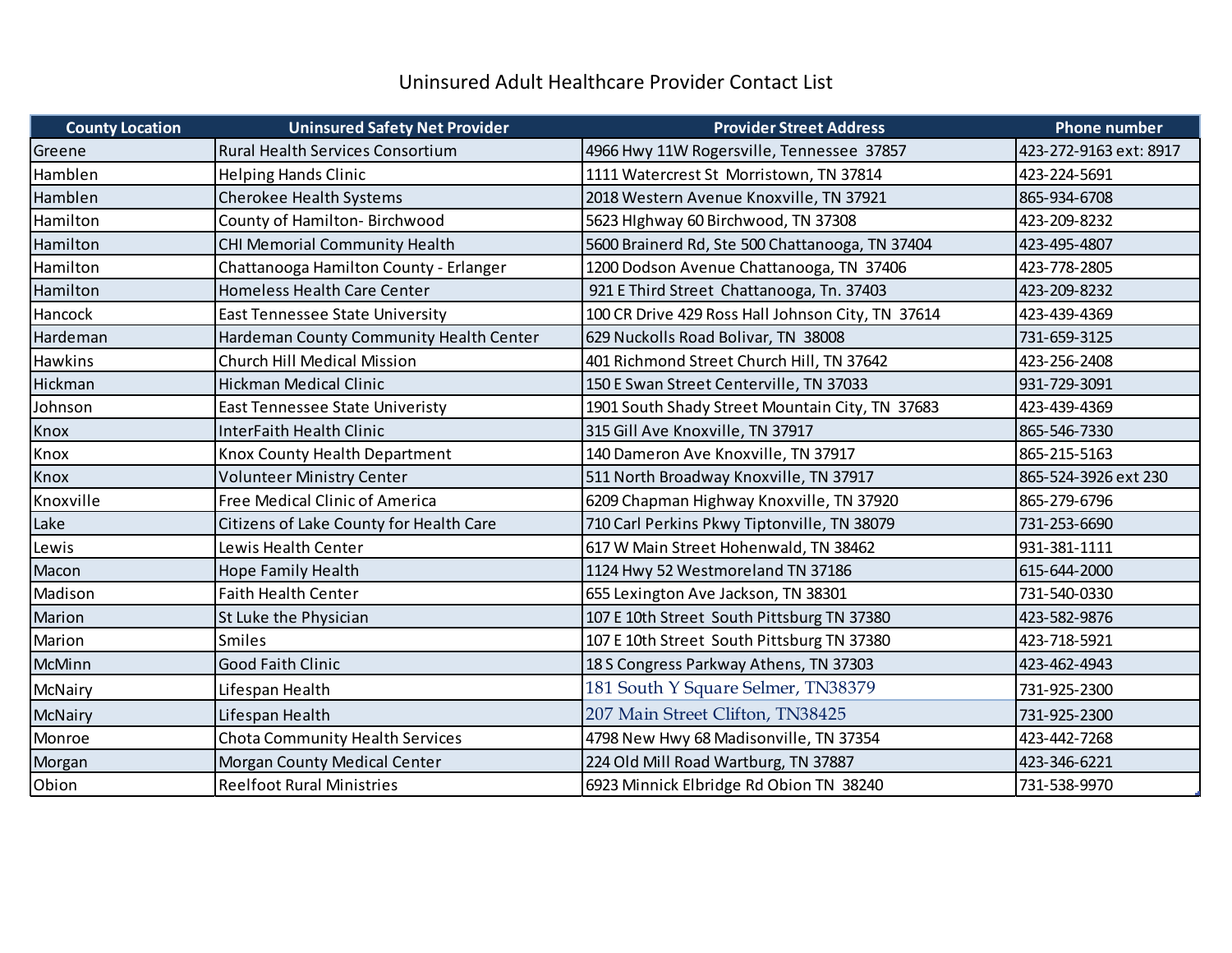## Uninsured Adult Healthcare Provider Contact List

| <b>County Location</b> | <b>Uninsured Safety Net Provider</b>           | <b>Provider Street Address</b>                          | <b>Phone number</b> |
|------------------------|------------------------------------------------|---------------------------------------------------------|---------------------|
| Perry                  | Three Rivers Community Health Group            | 115 E Brooklyn Street Linden, TN 37096                  | 931-589-2104        |
| Polk                   | Ocoee Regional Health Corporation              | 6784 Hwy 411 Benton, TN 37307                           | 423-338-8995        |
| Rutherford             | Saint Louise Family Medicine Center            | 1020 North Highland Ave, Suite A Murfreesboro, TN 37130 | 615-396-6620        |
| Rutherford             | Rutherford County Primary Care and Hope Clinic | 1453 Hope Way Murfreesboro, TN 37129                    | 615-893-9390        |
| Scott                  | <b>Mountain Peoples Health Councils</b>        | 470 Industrial Lane Oneida, TN 37841                    | 423-286-4141        |
| Sevier                 | Mountain Hope Good Shepherd Clinic             | 312 Prince Street Sevierville, TN 37862                 | 865-774-0066        |
| Shelby                 | <b>Baptist Memorial Health Care Foundation</b> | 350 N. Humphreys Blvd. Memphis, TN 38120                | 901-227-7151        |
| Shelby                 | Your Community Health and Wellness Center      | 1087 Alice Avenue Memphis, YN 38106                     | 901-261-6152        |
| Shelby                 | Christian Mobile Dental Clinic                 | 2000 Appling Rd. Cordova, TN                            | 901-270-7690        |
| Shelby                 | <b>Church Health Center of Memphis</b>         | 1350 Concourse Avenue, Suite 142 Memphis, TN 38104      | 901-272-7170        |
| Shelby                 | <b>Christ Community Health Services</b>        | 2595 Central Ave Memphis, TN 38104                      | 901-842-3160        |
| Shelby                 | Memphis Health Center                          | 360 E H Crump Blvd Memphis, TN 38126                    | 901-261-2000        |
| Shelby                 | Tri-State Community Health Center              | 4041 Knight Arnold Rd. Suite 100 Memphis, TN 38118      | 901-360-0442        |
| Stewart                | TDH Stewart County Community Medical Center    | 1021 Spring Street Dover, TN 37058                      | 931-232-5329        |
| Sullivan               | Friends In Need Health Center                  | 1105 W Stone Drive Suite 2 Kingsport, TN 37660          | 423-676-6007        |
| Sullivan               | <b>Healing Hands Health Center</b>             | 245 Midway Medical Park Bristol, TN 37620               | 423-573-0696        |
| <b>Sullivan County</b> | Providence Medical Clinic of Kingsport         | 441 Clay Street Kingsport, TN 37660                     | 423-247-4536        |
| Washington             | <b>Crossroads Medical Mission</b>              | 300 W Valley Dr. Bristol, VA 24201                      | 276-466-1600        |
| <b>Sumner County</b>   | Salvus Center                                  | 556 Hartsville Pike Gallatin, TN 37066                  | 615-451-0038        |
| Van Buren              | Cumberland Family Care - Van Buren             | 817 College Street Spencer, TN 38585                    | 931-738-3383        |
| Washington             | <b>Keystone Dental Care</b>                    | 603 Bert Street, Johnson City, TN 37601                 | 423-232-7919        |
| White                  | <b>Cumberland Family Care - Sparta</b>         | 457 Vista Dr. Sparta, TN 38583                          | 931-738-3383        |
| Williamson             | <b>Mercy Health Services</b>                   | 1113 Murfreesboro Rd Ste 319 Franklin, TN 37064         | 615-790-0567        |
| Wilson                 | <b>Charis Health Center</b>                    | 2620 N Mount Juliet Rd. Mount Juliet, TN 37122          | 615-773-5785        |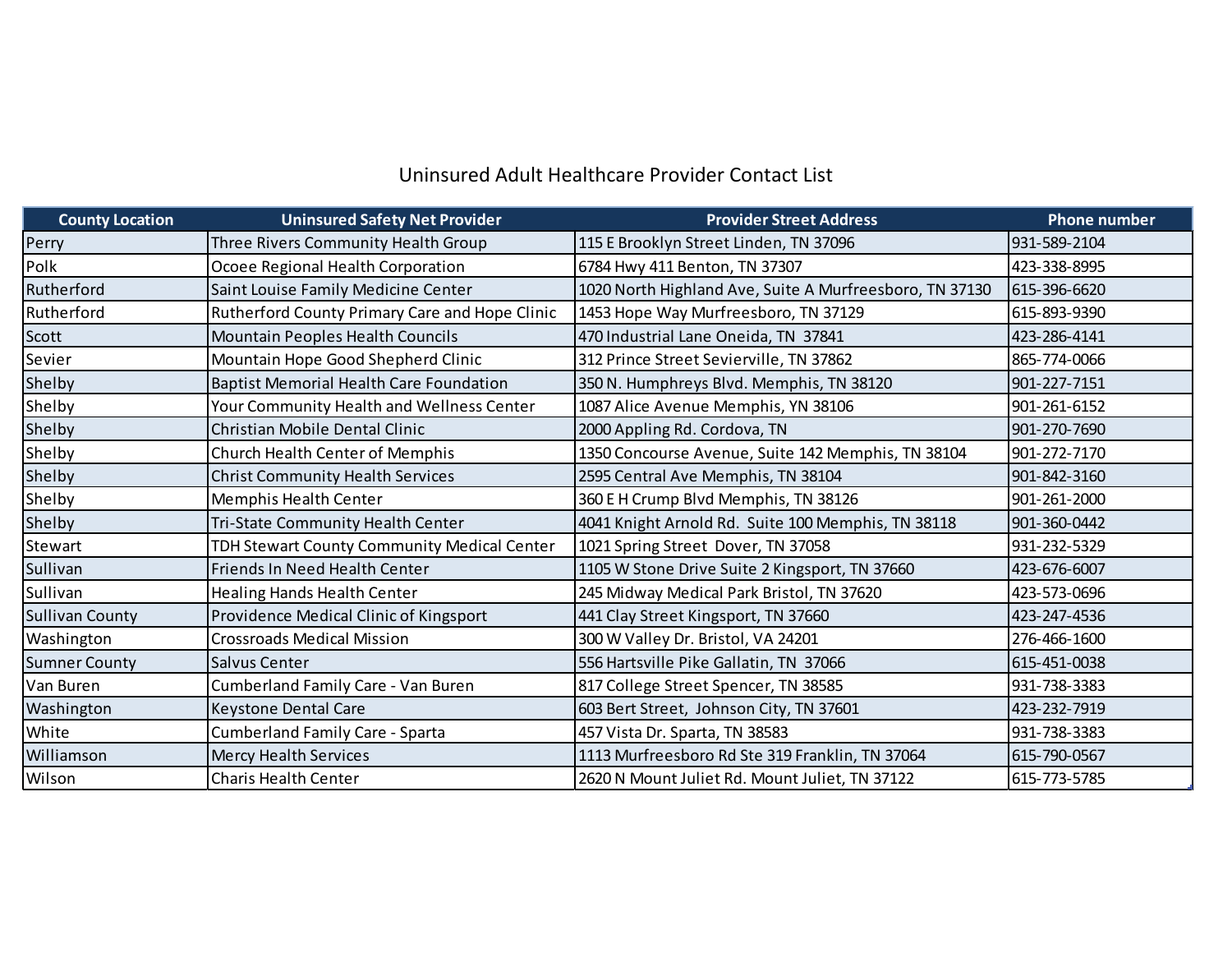# **Health Department Primary Care sites**

| <b>Northeast</b>        |                                                | <b>Street Address</b>                | <b>Phone number</b> | <b>City</b>  |
|-------------------------|------------------------------------------------|--------------------------------------|---------------------|--------------|
| Carter                  | Carter County Health Department                | 403 G Street                         | 423-543-2521        | Elizabethton |
| Greene                  | <b>Greene County Health Department</b>         | P.O Box 159 - 810 West Church Street | 423-798-1749        | Greeneville  |
| <b>Hawkins</b>          | Hawkins County Health Department - Church Hill | P.O Box - 247 Silverlake Road        | 423-357-5341        | Church Hill  |
| Washington              | Washington County Health Department            | 219 Princeton Road                   | 423-975-2200        | Johnson City |
|                         |                                                |                                      |                     |              |
| East                    |                                                |                                      |                     |              |
| Anderson                | Anderson County Health Department              | 710 North Main Street Suite A        | 865-425-8800        | Clinton      |
| Blount                  | <b>Blount County Health Department</b>         | 301 McGhee Street                    | 865-983-4582        | Maryville    |
| Roane                   | Roane County Health Department                 | 1362 North Gateway Avenue            | 865-354-1220        | Rockwood     |
| Sevier                  | Sevier County Health Department                | P.O Box 4648 - 719 Middle Creek Road | 865-453-1032        | Sevierville  |
|                         |                                                |                                      |                     |              |
| Southeast               |                                                |                                      |                     |              |
| <b>Bradley</b>          | <b>Bradley County Health Department</b>        | 201 Dooley Street, S.E.              | 423-728-7020        | Cleveland    |
| Grundy                  | <b>Grundy County Health Department</b>         | P.O Box 65 - 1372 Main Street        | 931-692-3641        | Altamont     |
| Meigs                   | Meigs County Health Department                 | P.O Box 157 - 389 River Road         | 423-334-5185        | Decatur      |
| Sequatchie              | Sequatchie County Health Department            | 16939 Rankin Avenue North            | 423-949-3619        | Dunlap       |
|                         |                                                |                                      |                     |              |
| <b>Upper Cumberland</b> |                                                |                                      |                     |              |
| Cannon                  | Cannon County Health Department                | 106 Alexander Drive                  | 615-563-4243        | Woodbury     |
| Clay                    | Clay County Health Department                  | 115 Guffey Street                    | 931-243-2651        | Celina       |
| Cumberland              | <b>Cumberland County Health Department</b>     | 1503 South Main Street               | 931-484-6196        | Crossville   |
| DeKalb                  | DeKalb County Health Department                | 254 Tiger Drive                      | 615-597-7599        | Smithville   |
| Fentress                | Fentress County Health Department              | 240 Colonial circle Suite A          | 931-879-9936        | Jamestown    |
| Jackson                 | Jackson County Health Department               | 600 North Murray Street              | 931-268-0218        | Gainesboro   |
| Macon                   | Macon County Health Department                 | 601 Highway 52 Bypass East           | 615-666-2142        | Lafayette    |
| Overton                 | <b>Overton County Health Department</b>        | 5880 Bradford-Hicks Drive            | 931-823-6260        | Livingston   |
| Pickett                 | Pickett County Health Department               | 1013 Woodlawn Drive                  | 931-864-3178        | Byrdstown    |
| Putnam                  | Putnam County Health Department                | 701 County Services Road             | 931-528-2531        | Cookeville   |
| Smith                   | Smith County Health Department                 | 251 Joy Alford Way                   | 615-735-0242        | Carthage     |
| Van Buren               | Van Buren County Health Department             | 907 Old McMinnville Street           | 931-946-2643        | Spencer      |
| Warren                  | Warren County Health Department                | 1401 Sparta Street                   | 931-473-8468        | McMinnville  |
| White                   | White County Health Department                 | 135 Walker Street                    | 931-836-2201        | Sparta       |
|                         |                                                |                                      |                     |              |
| <b>South Central</b>    |                                                |                                      |                     |              |
| Bedford                 | Bedford County Health Department               | 140 Dover Street                     | 931-684-3426        | Shelbyville  |
| Lawrence                | Lawrence County Health Department              | 2379 Buffalo Road                    | 931-762-9406        | Lawrenceburg |
| Maury                   | Maury County Health Department                 | 1909 Hampshire Pike                  | 931-388-5757        | Columbia     |
|                         |                                                |                                      |                     |              |
|                         |                                                |                                      |                     |              |